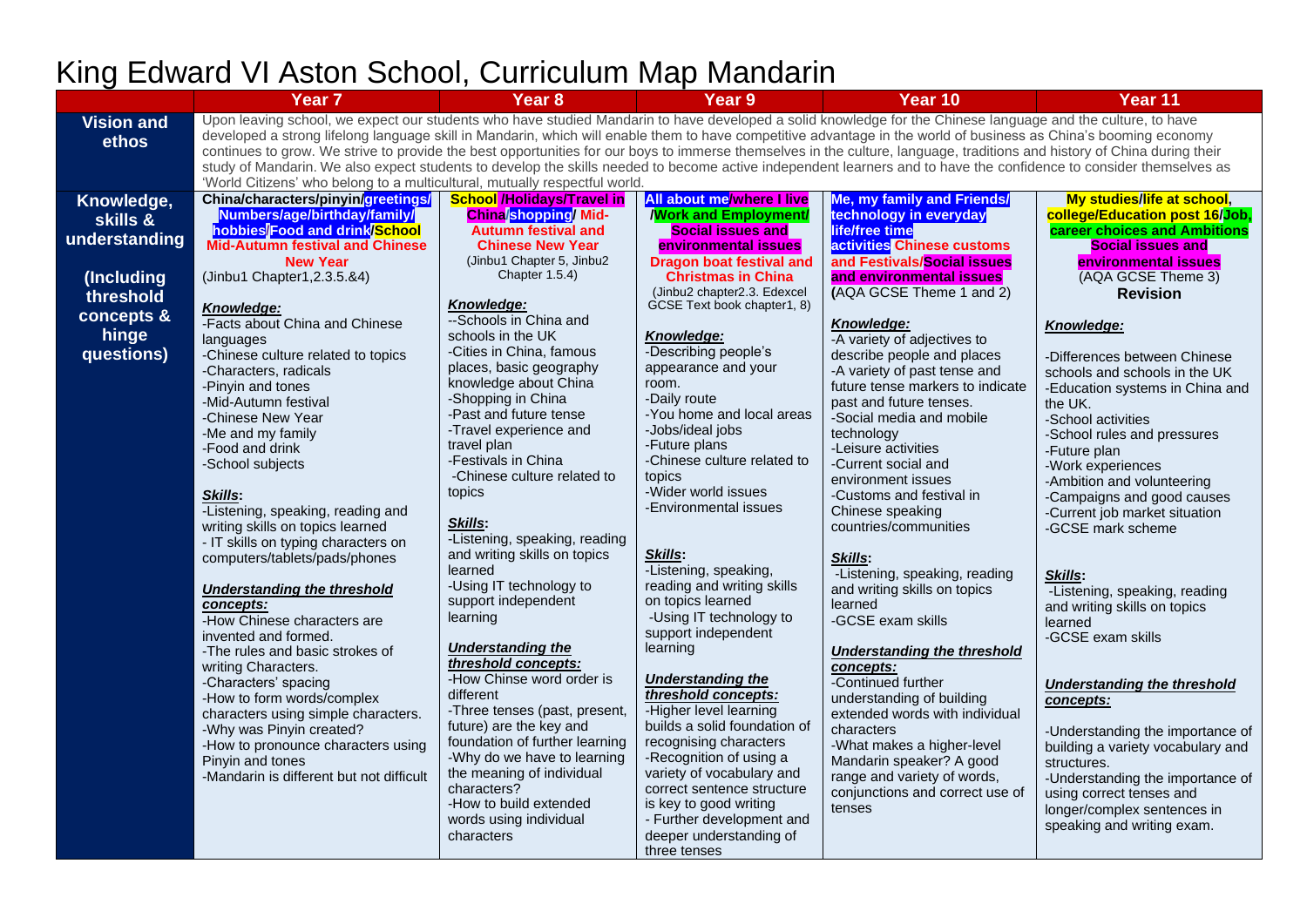| <b>Key in-class</b><br>learning<br><b>activities</b>    | - Role play<br>-Class survey<br>-Chinese rap making<br>-Chinese whisper<br>-Reading competition- who can spot<br>the most characters from authentic<br>material (YouTube video,<br>newspaper, magazines etc.)<br>-Group writing competition                                                                                                                                                                                                          | - Role play<br>-Class survey<br>- Reading competition- who<br>can extract the most<br>information from authentic<br>material (YouTube video,<br>newspaper, magazines etc.)<br>-Group writing competition.<br>-Mini white boards writing,<br>listening activity                                                                                                                                                                                                                                                                                                                                           | - Role play<br>-Class survey<br>- Reading competition-to<br>practise skimming and<br>scanning skills<br>-Group writing competition.<br>-Mini white boards writing,<br>listening activity<br>-Discussion and debate on<br>events happening in China | -Listening activities with<br>background noises<br>- Role play -exams questions<br>targeted<br>-Guess the photo competition-<br>describing photo cards<br>- Reading competition-to further<br>develop skimming and<br>scanning skills<br>-Group writing competition.<br>-Mini white boards writing,<br>listening activity<br>-Discussion and debate on<br>events happening in China         | -Listening-Past paper practice<br>- Role play -exams questions<br>targeted<br>-Guess the photo competition-<br>describing photo cards<br>-Pick topic from the hat and have<br>general conversation<br>- Reading competition-to further<br>develop skimming and scanning<br><b>skills</b><br>-Group writing competition.<br>-Mini white boards writing,<br>listening activity<br>-Discussion and debate on<br>events happening in China |
|---------------------------------------------------------|------------------------------------------------------------------------------------------------------------------------------------------------------------------------------------------------------------------------------------------------------------------------------------------------------------------------------------------------------------------------------------------------------------------------------------------------------|----------------------------------------------------------------------------------------------------------------------------------------------------------------------------------------------------------------------------------------------------------------------------------------------------------------------------------------------------------------------------------------------------------------------------------------------------------------------------------------------------------------------------------------------------------------------------------------------------------|----------------------------------------------------------------------------------------------------------------------------------------------------------------------------------------------------------------------------------------------------|---------------------------------------------------------------------------------------------------------------------------------------------------------------------------------------------------------------------------------------------------------------------------------------------------------------------------------------------------------------------------------------------|----------------------------------------------------------------------------------------------------------------------------------------------------------------------------------------------------------------------------------------------------------------------------------------------------------------------------------------------------------------------------------------------------------------------------------------|
| <b>Key</b><br>homework<br>learning<br><b>activities</b> | -Posters design to show your<br>understanding of Chinese characters<br>-Teach your parents number 1-10<br>-Write down your ideas to remember<br>key characters and share with the<br>class<br>-Video project-make a video to show<br>off your language skill or to teach<br>your friends Mandarin you learnt.<br>- Make a powerpoint presentation to<br>introduce yourself and show off your<br>character typing skills<br>-Tasks on Jinbu1 workbook | -Project- Make a<br>-Project- Make a<br>presentation including<br>presentation including<br>pictures and writing in<br>pictures and writing to talk<br>characters to talk about the<br>about your future<br>best holiday you had with<br>plans/your school<br>your family<br>-Weekly characters to<br>-Weekly characters to<br>practise at home.<br>practise at home.<br>-Tasks on Jinbu2 work<br>-Tasks on Jinbu2 work book<br>book<br>-Watch a recommend<br>-Watch a recommend<br>Chinese drama<br>Chinese drama<br>-Read a recommended book<br>-Read a recommended<br>in Mandarin<br>book in Mandarin |                                                                                                                                                                                                                                                    | -Project- Make a presentation<br>including 5 of your favourite<br>pictures, prepare to describe<br>any pictured picked by your<br>class mates.<br>-Weekly characters to practise<br>at home.<br>-Tasks on GCSE study pack<br>-Watch a recommend Chinese<br>movie every half-term and<br>prepare to have general<br>conversation about it.<br>-Read a recommended book in<br><b>Mandarin</b> | -Project- Make presentations on<br>the topics you pick, present to<br>your class and prepare to answer<br>follow up questions<br>-Weekly characters to practise at<br>home.<br>-Tasks on GCSE study pack<br>-Watch series of YouTube video<br>on GCSE topics.<br>-Read a recommended book in<br>Mandarin                                                                                                                               |
| <b>Assessment</b><br>points                             | CAT1-Listening, reading<br>$\bullet$<br>and writing skills on<br>characters, pinyin, number<br>age.<br>Separate Speaking<br>assessment - Role play<br>CAT2- Listening, reading<br>and writing skills on family<br>and hobbies<br>Separate Speaking<br>assessment-Role play                                                                                                                                                                           | Speaking-Role<br>$\bullet$<br>play<br>CAT1-Listening,<br>reading and writing<br>skills on holidays<br>Speaking-Role<br>$\bullet$<br>play<br>CAT2- Listening,<br>$\bullet$<br>reading and writing<br>skills on holidays<br>and Travel in China                                                                                                                                                                                                                                                                                                                                                            | Speaking-Picture<br>$\bullet$<br>based<br>conversation<br>CAT1-Listening,<br>$\bullet$<br>reading and<br>writing skills on<br>'school subjects'<br>Speaking-Role<br>play and picture-<br>based<br>conversation                                     | -After each GCSE topic is<br>completed a CAT will take<br>place, mimicking exam<br>assessment. Which would<br>include a separate speaking<br>assessment and a written<br>assessment on listening,<br>reading and writing.<br>-Every half term student will<br>need to produce a 32mark                                                                                                      | -After each GCSE topic is<br>completed a CAT will take place,<br>mimicking exam assessment.<br>Which would include a separate<br>speaking assessment and a<br>written assessment on listening,<br>reading and writing.<br>-Every half term student will need<br>to produce a 32mark writing on<br>the topic learns.                                                                                                                    |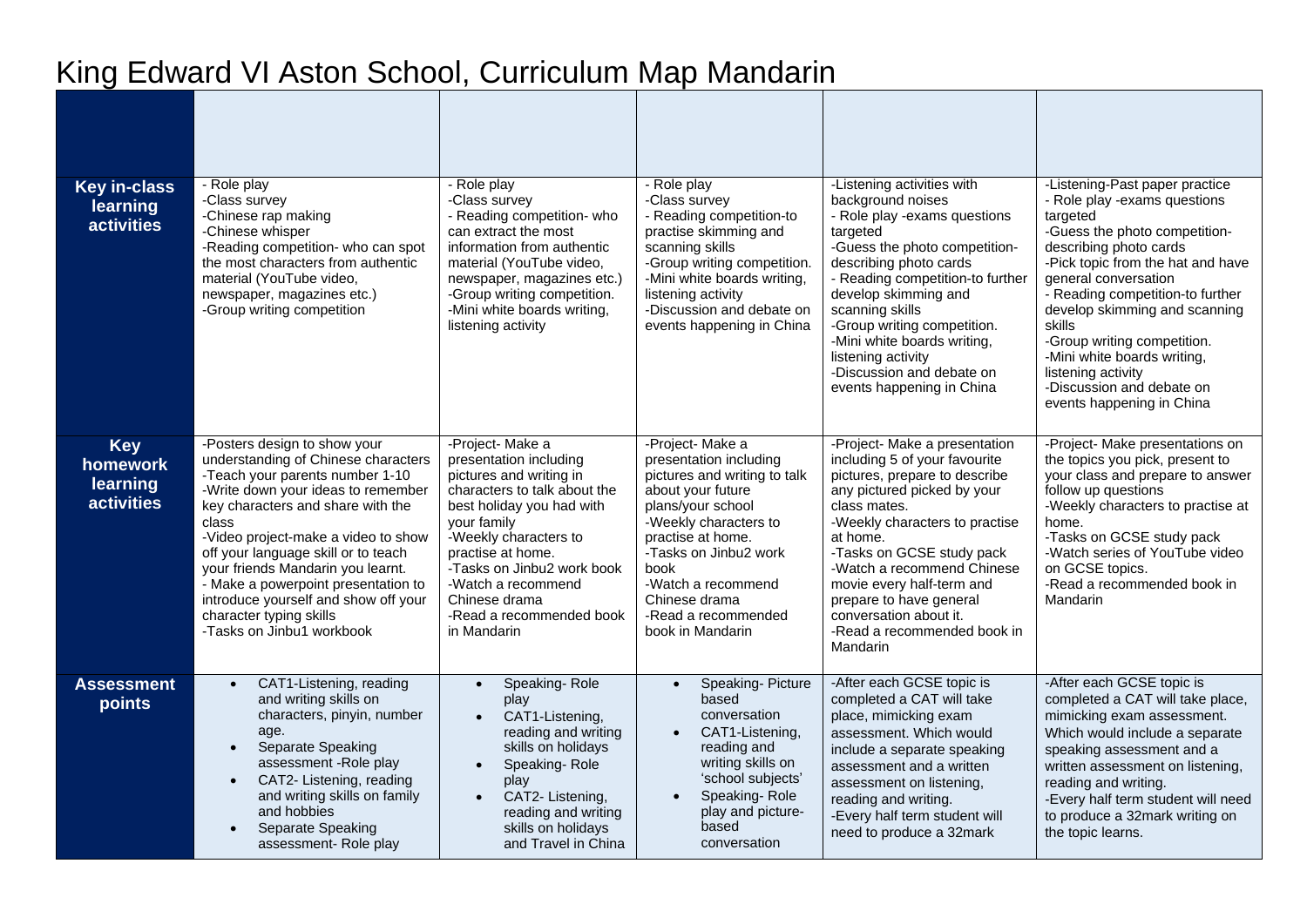| King Edward VI Aston School, Curriculum Map Mandarin |  |  |  |  |  |
|------------------------------------------------------|--|--|--|--|--|
|------------------------------------------------------|--|--|--|--|--|

|                                                | CAT3- Listening, reading<br>and writing skills on                                                                                                                                                                      | Speaking-<br>$\bullet$<br>Presentation and<br>follow questions<br>CAT3-Listening,<br>reading and writing<br>skills on shopping                                                                                                                                                                                 | CAT2-Listening,<br>reading and<br>writing skills on<br>'Where you live'<br>Speaking-<br>Presentation and<br>follow up<br>questions<br>CAT3- Listening,<br>$\bullet$<br>reading and<br>writing skills on<br>jobs/future plan                                                                                                                  | writing piece on the topic<br>learns.<br>-Mock exams                                                                                                                                                                                           | -Mock exams                                                                                                                                                  |
|------------------------------------------------|------------------------------------------------------------------------------------------------------------------------------------------------------------------------------------------------------------------------|----------------------------------------------------------------------------------------------------------------------------------------------------------------------------------------------------------------------------------------------------------------------------------------------------------------|----------------------------------------------------------------------------------------------------------------------------------------------------------------------------------------------------------------------------------------------------------------------------------------------------------------------------------------------|------------------------------------------------------------------------------------------------------------------------------------------------------------------------------------------------------------------------------------------------|--------------------------------------------------------------------------------------------------------------------------------------------------------------|
| <b>Additional</b><br>learning<br>opportunities | -End of year restaurant trips<br>-Chinse new year work shops<br>-Quizlet, memrise, ipandarin to<br>support home learning<br>-Cookery workshop<br>-Chinese club<br>-Cross curriculum learning (Math,<br>PE, Music, Art) | -Trip to China<br>-Chinse New Year work<br>shop<br>-Quizlet, memrise, ipandarin<br>to support home learning<br>-Skitter app to practise<br>characters<br>-Chinese supermarket trip<br>-Chinese homework club<br>-House writing/character<br>recognise competition<br>- Cross curriculum learning<br>(Food, DT) | -London Chinatown trip<br>-Chinse New Year work<br>shop<br>-Quizlet,<br>memrise, ipandarin to<br>support home learning<br>-Skitter app to practise<br>characters<br>-Virtual tour of a school in<br>China<br>-Chinese homework club<br>-Writing competition with<br>other Swire centres<br>Cross curriculum learning<br>(Geography. History) | -Chinese Restautant trip<br>-Quizlet, memrise, ipandarin to<br>support home learning<br>-Chinese homework club<br>-Writing competition with other<br>Swire centres<br>-External speakers<br>-Cross curriculum learning<br>(Geography. History) | -Quizlet, memrise, ipandarin to<br>support home learning<br>-Chinese homework club<br>-Writing competition with other<br>Swire centres<br>-External speakers |

#### **CURRICULUM RATIONALE – Mandarin**

China has a booming economy and is a rising global superpower, so learning Mandarin provides a unique and exciting opportunity for Aston students, who will have a competitive advantage in the world of business. We want our students to understand the value of these communication skills in the job market and the importance of working hard to achieve results. We aim to inspire young minds of our boys to understand the big picture, the value of learning the language, and the positive impact it can have on their lives.

We strive to provide the best opportunities for our boys to immerse themselves in the culture, language, traditions and history of China during their study of Mandarin. Due to the way in which the Mandarin programme is funded, we can ensure that all of our students have equal access to the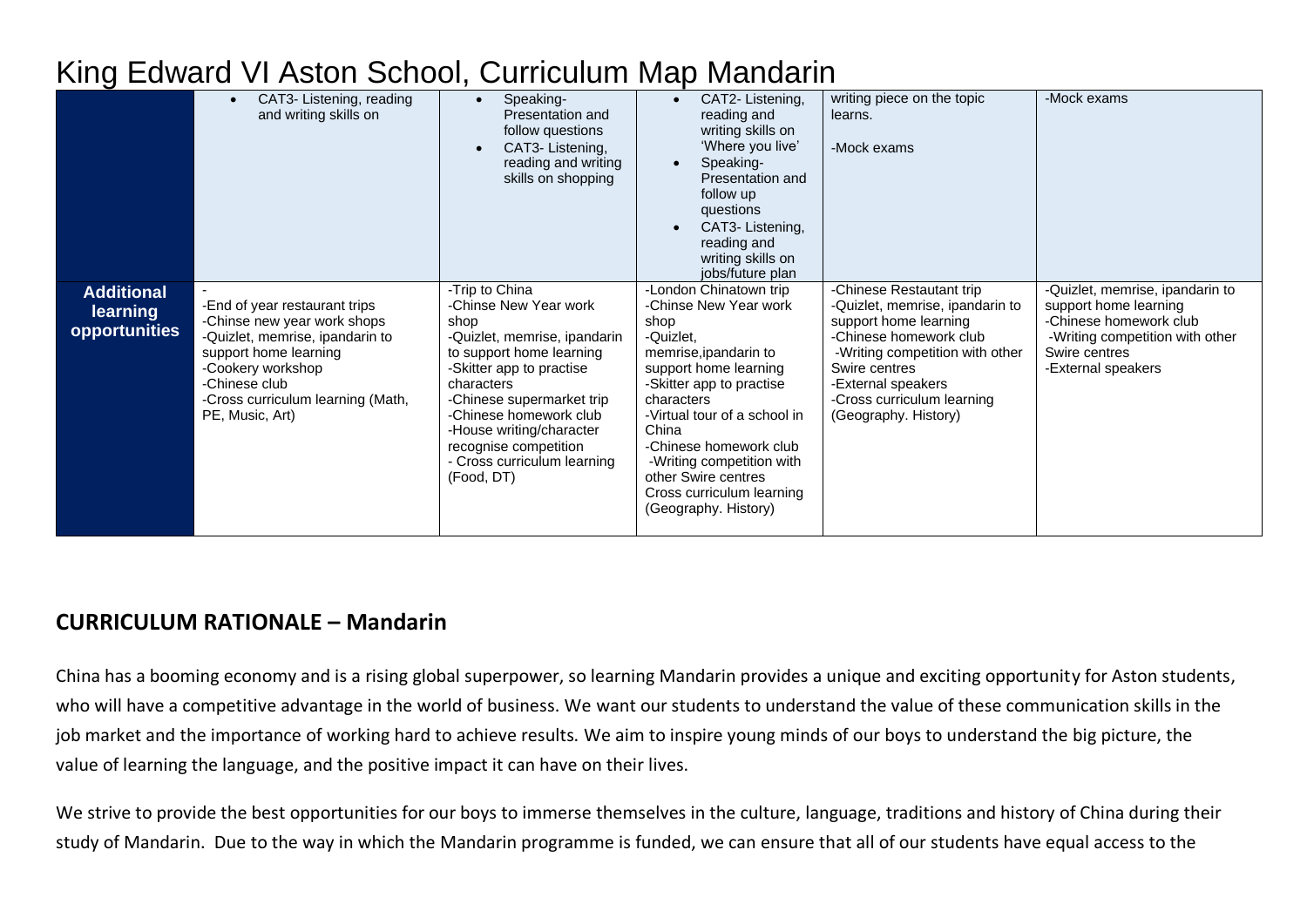subject regardless of different abilities and needs, and we are also able to offer a trip to China at a low cost. We ensure our boys make vertical progress in listening, speaking, reading and writing, not only through communicating using the language in the classroom, but also through applying their language skills in real life situations, which include speaking to native Chinese speakers, writing to pen pals in China etc. We also aim to offer Mandarin A Level course in the future to enable our boys to study Mandarin at university.

#### **Year 7**

The primary goal of this course is to help the learners use Mandarin to exchange information and to communicate their ideas on a basic level.

students should be able to recognise 100-120 characters and it is expected that they will be able to write about 70-90 characters. In order to establish a solid foundation for character learning, students will be taught radicals and formation on how characters were formed, so that we will learn a very effective way to memorise the pictographic and ideographic characters. They will also learn how to look up new words in the dictionary and be able to write a short paragraph in characters using a computer.

Students will be able to ask and answer basic questions about their families, daily lives and personal interests using intonation and simple question words and structures. They will be able to give simple explanations for their opinions as well as express simple agreements and disagreements. Students will also be able to write short paragraphs. The principal focus of their writing will be the writing characters in the correct stroke order (top to bottom, left to right), and using time phrases in the right word order. Throughout the course students will use authentic materials to investigate the rich cultures of the Chinese-speaking world.

Target language will be introduced in the first lesson, lessons on understanding classroom commands will be taught in the first half-term. Target language will be used as much as possible by teachers and students, in order to provide students more opportunities in immersing themselves in the language.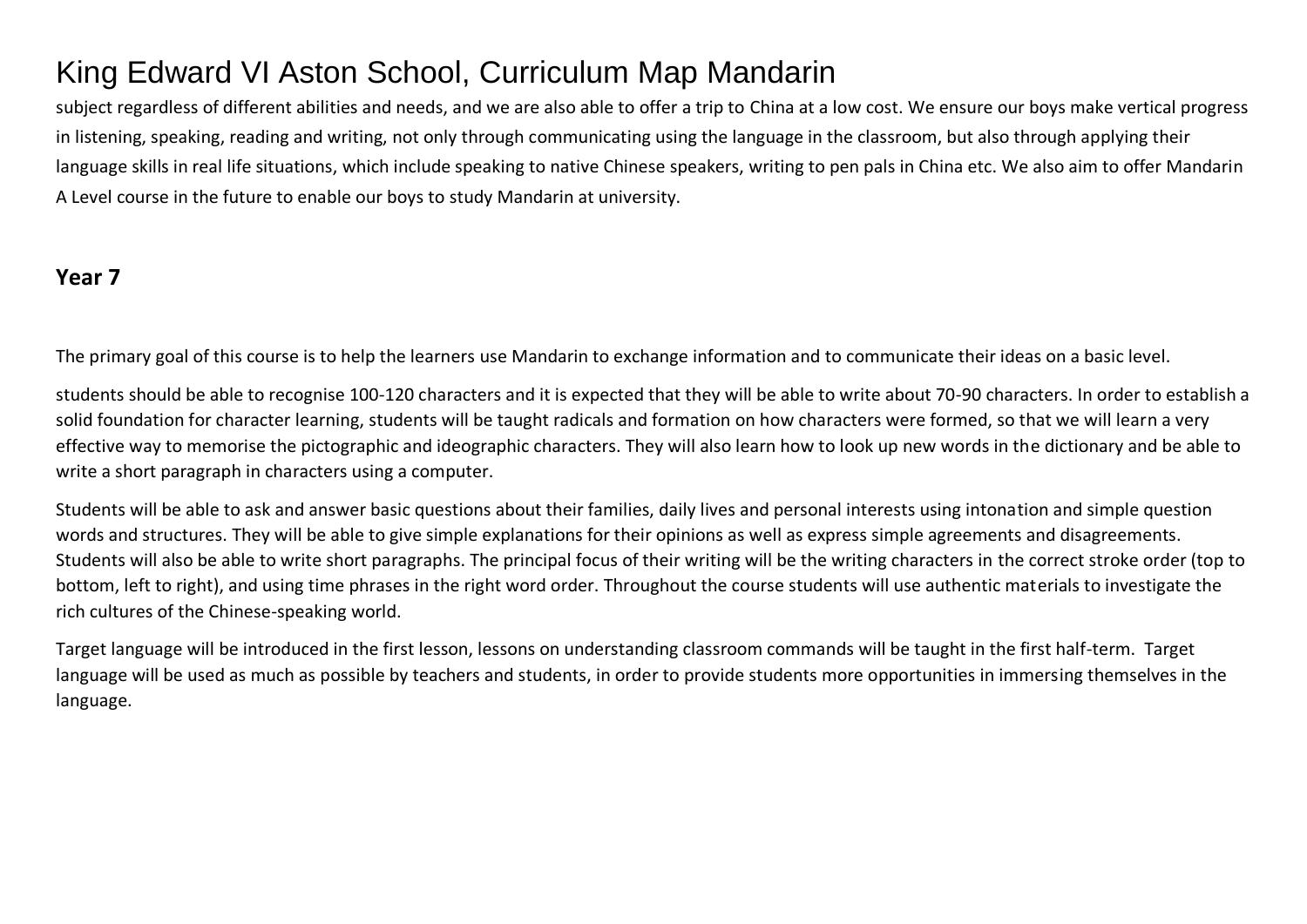#### **Year 8**

In Year 8 we begin the important work of helping the students to build on the grammar and vocabulary acquired in Year 7. They move on also to more complex grammar and topic areas.

We continue to study the cultural context through films, Chinese drama, songs and literature. We will have more emphasis on communicating authentically. An integral part of the study of the culture is our trip to China.

At the end of this course, they should be able to recognise over 200 characters and write over 150 characters. Guided writing will be introduced at this level and students will be able to hold discussions on topics related to their own lives based on the language they have learned.

Students will be able to ask and answer questions about their school, home and personal lives using a variety of question words and structures. They will be able to express agreement and disagreement and give justifications for their opinions. Students will use a range of grammatical concepts such as negative phrases, comparative words and adverbs to write detailed paragraphs. Students will continue to build their knowledge of present tense and using different time phrases in the correct word order, and will master the use of the past tense and future tense. Throughout the course students will use authentic materials to investigate the rich cultures of the Chinese-speaking world.

More lessons on using target language will be introduced and students' ability of understanding and answering teachers' commands and questions in the target language will be further developed.

#### **Year 9**

In Year 9, we strive to ensure that all students gain a **deeper** understanding of the grammar to which they have been introduced in Year 7 and 8. Students will learn to comprehend texts with the help of new vocabulary and sentence structures and reading strategies.

Students will be encouraged to manipulate the language to express and create their own ideas and hold discussions on topics related to their own life. Cultural elements will be explained and added to the learning while students progressing in their language abilities.